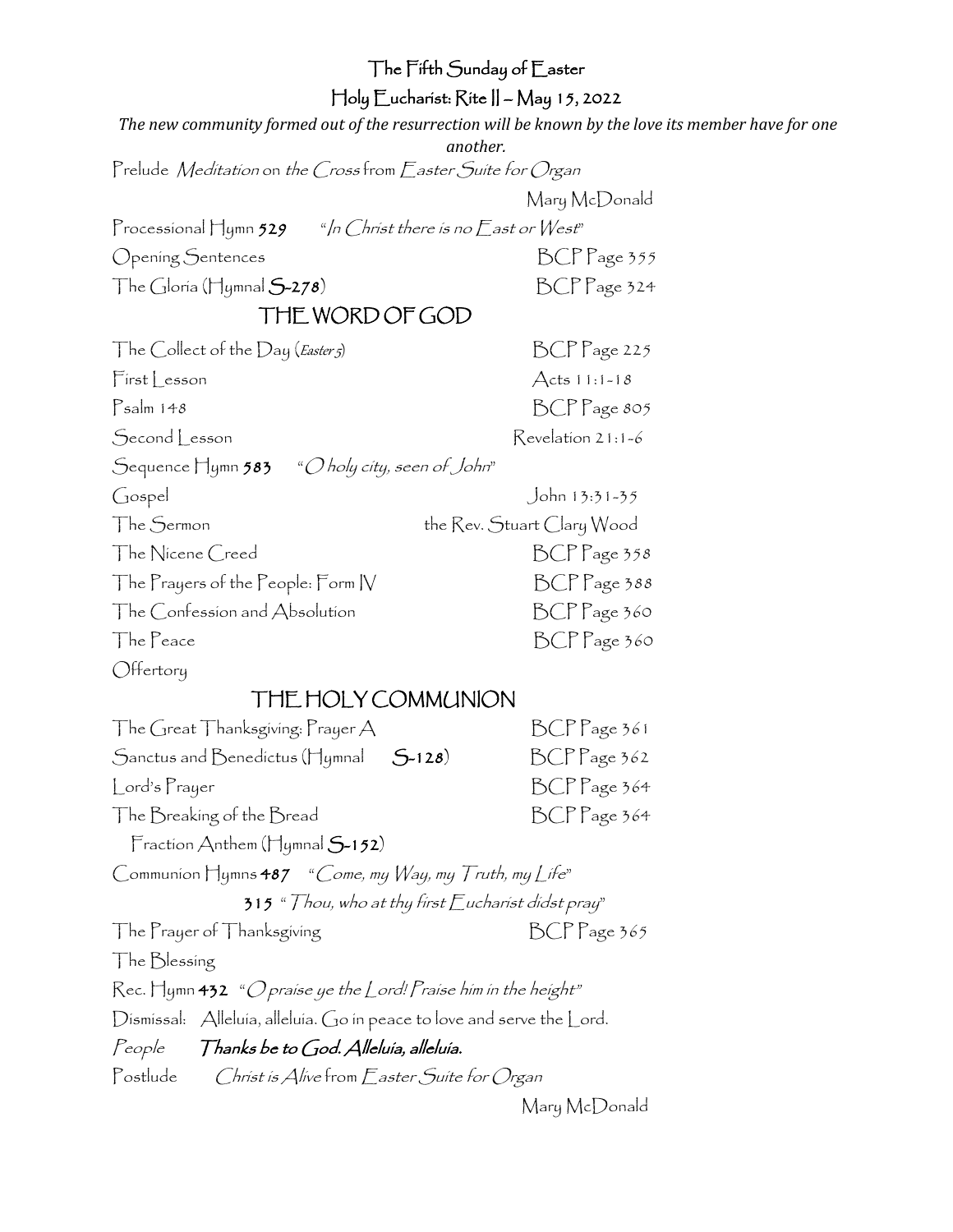## **The Collect of the Day**

O Almighty God, whom truly to know is everlasting life: Grant us so perfectly to know thy Son Jesus Christ to be the way, the truth, and the life, that we may steadfastly follow his steps in the way that leadeth to eternal life; through the same thy Son Jesus Christ our Lord, who liveth and reigneth with thee, in the unity of the Holy Spirit, one God, for ever and ever. *Amen.*

### **The First Lesson Acts 11:1-18**

Now the apostles and the believers who were in Judea heard that the Gentiles had also accepted the word of God. So when Peter went up to Jerusalem, the circumcised believers criticized him, saying, "Why did you go to uncircumcised men and eat with them?" Then Peter began to explain it to them, step by step, saying, "I was in the city of Joppa praying, and in a trance I saw a vision. There was something like a large sheet coming down from heaven, being lowered by its four corners; and it came close to me. As I looked at it closely I saw four-footed animals, beasts of prey, reptiles, and birds of the air. I also heard a voice saying to me, `Get up, Peter; kill and eat.' But I replied, `By no means, Lord; for nothing profane or unclean has ever entered my mouth.' But a second time the voice answered from heaven, `What God has made clean, you must not call profane.' This happened three times; then everything was pulled up again to heaven. At that very moment three men, sent to me from Caesarea, arrived at the house where we were. The Spirit told me to go with them and not to make a distinction between them and us. These six brothers also accompanied me, and we entered the man's house. He told us how he had seen the angel standing in his house and saying, `Send to Joppa and bring Simon, who is called Peter; he will give you a message by which you and your entire household will be saved.' And as I began to speak, the Holy Spirit fell upon them just as it had upon us at the beginning. And I remembered the word of the Lord, how he had said, `John baptized with water, but you will be baptized with the Holy Spirit.' If then God gave them the same gift that he gave us when we believed in the Lord Jesus Christ, who was I that I could hinder God?" When they heard this, they were silenced. And they praised God, saying, "Then God has given even to the Gentiles the repentance that leads to life."

1 Hallelujah!

Praise the Lord from the heavens; \* **praise him in the heights.**

2 Praise him, all you angels of his; \* **praise him, all his host.**

**Psalm 148** *Laudate Dominum*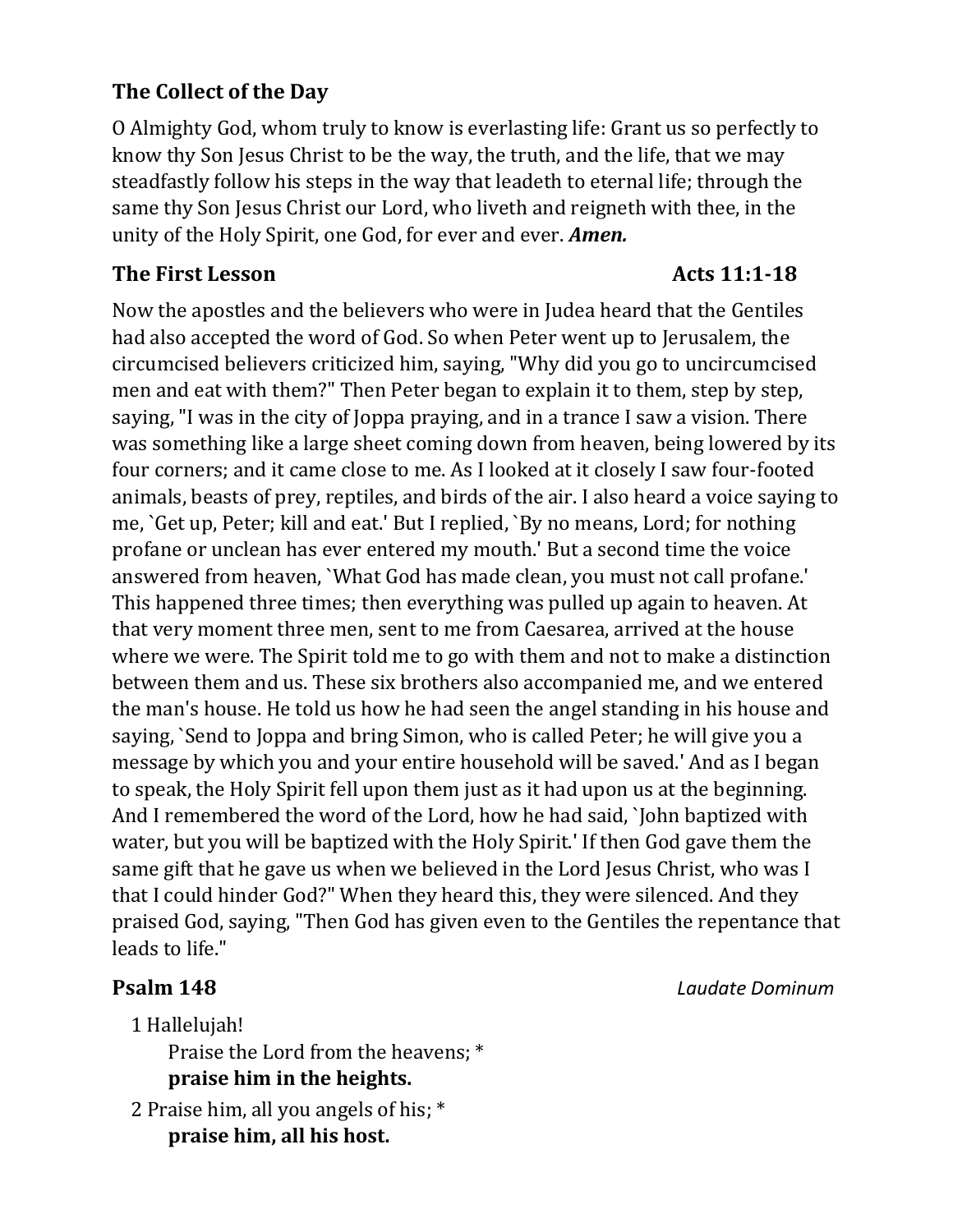3 Praise him, sun and moon; \* **praise him, all you shining stars.**

4 Praise him, heaven of heavens, \* **and you waters above the heavens.**

5 Let them praise the Name of the Lord; \* **for he commanded, and they were created.**

6 He made them stand fast for ever and ever; \* **he gave them a law which shall not pass away.**

7 Praise the Lord from the earth, \* **you sea-monsters and all deeps;**

- 8 Fire and hail, snow and fog, \* **tempestuous wind, doing his will;**
- 9 Mountains and all hills, \* **fruit trees and all cedars;**
- 10 Wild beasts and all cattle, \* **creeping things and winged birds;**
- 11 Kings of the earth and all peoples, \* **princes and all rulers of the world;**
- 12 Young men and maidens, \* **old and young together.**
- 13 Let them praise the Name of the Lord, \* **for his Name only is exalted, his splendor is over earth and heaven.**
- 14 He has raised up strength for his people and praise for all his loyal servants, \* **the children of Israel, a people who are near him. Hallelujah!**

# **The Epistle Revelation 21:1-6**

I saw a new heaven and a new earth; for the first heaven and the first earth had passed away, and the sea was no more. And I saw the holy city, the new Jerusalem, coming down out of heaven from God, prepared as a bride adorned for her husband. And I heard a loud voice from the throne saying, "See, the home of God is among mortals. He will dwell with them as their God; they will be his peoples, and God himself will be with them; he will wipe every tear from their eyes. Death will be no more;

mourning and crying and pain will be no more, for the first things have passed away." And the one who was seated on the throne said, "See, I am making all things new." Also he said, "Write this, for these words are trustworthy and true." Then he said to me, "It is done! I am the Alpha and the Omega, the beginning and the end. To the thirsty I will give water as a gift from the spring of the water of life."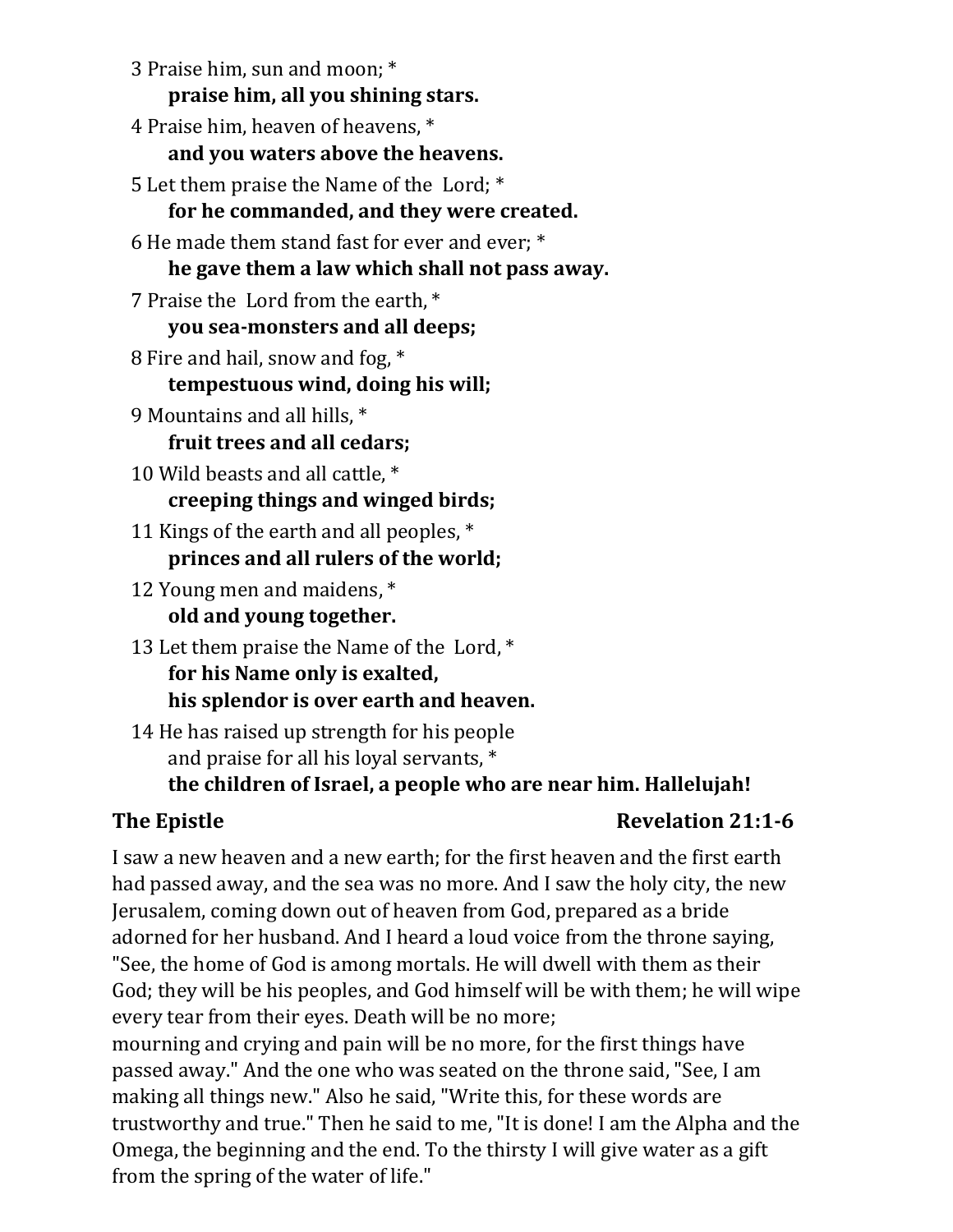### At the last supper, when Judas had gone out, Jesus said, "Now the Son of Man has been glorified, and God has been glorified in him. If God has been glorified in him, God will also glorify him in himself and will glorify him at once. Little children, I am with you only a little longer. You will look for me; and as I said to the Jews so now I say to you, 'Where I am going, you cannot come.' I give you a new commandment, that you love one another. Just as I have loved you, you also should love one another. By this everyone will know that you are my disciples, if you have love for one another."



### **The mid-week Eucharist is celebrated on Wednesday each week at 9:30 a.m. in the parish hall chapel. This week the Church remembers Dunstan, Archbishop of Canterbury, 988**



We give thanks with those celebrating their birthdays this week: Helen Tarran 5/17; and with those celebrating their anniversaries: Mike & Harriette Floyd 5/15, and Jim & Jean Hill 5/19.

We pray for the candidates for the election of our 14th Diocesan Bishop and in our Diocesan Cycle of Prayer we pray for the clergy and parishioners of St. James's – Richmond, St. Luke's – Wellington, and St. Stephen's – Richmond.



## **The Gospel John 13:31-35**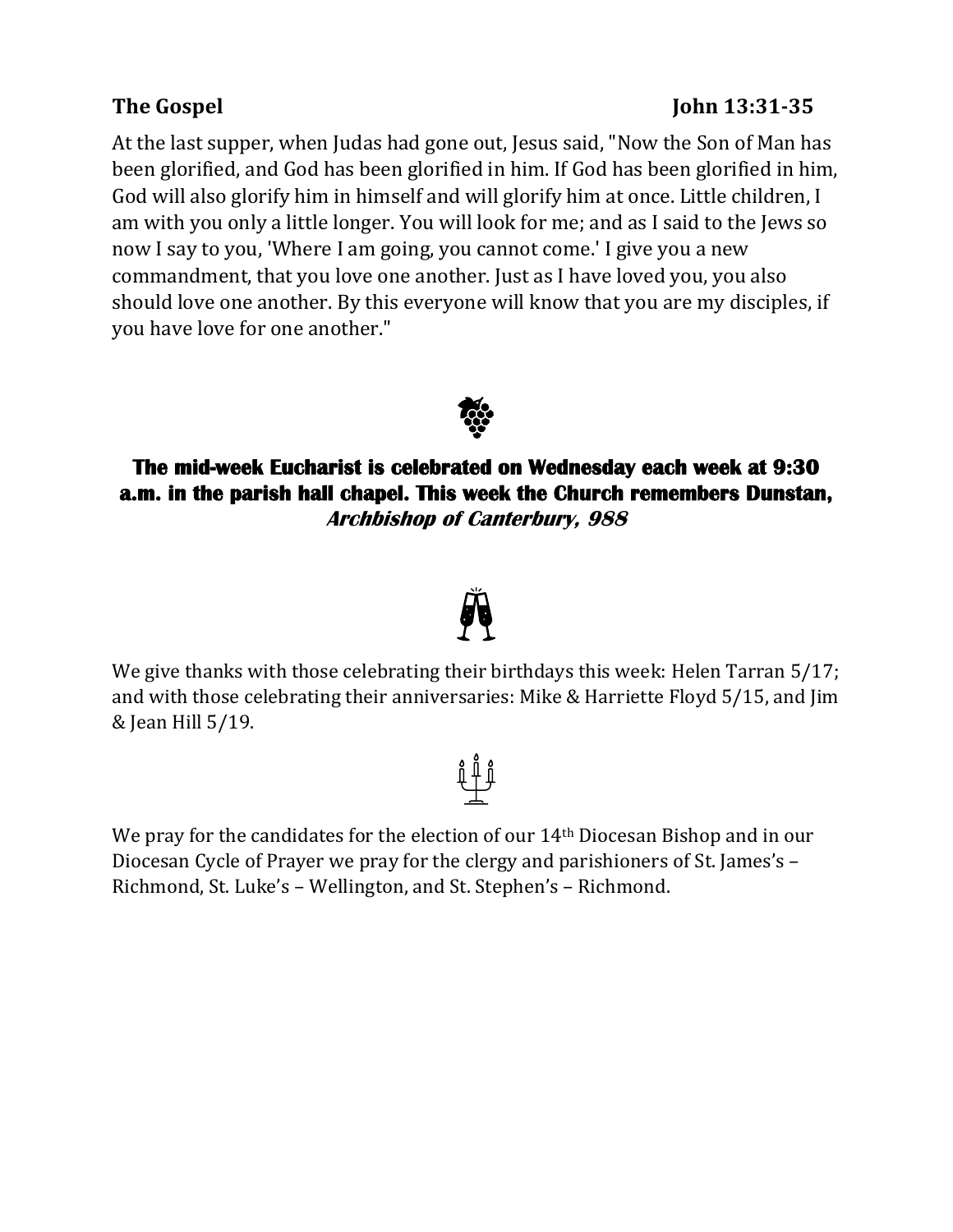| <b>PARTICIPANTS IN THE SERVICES</b>                        |                             |              |
|------------------------------------------------------------|-----------------------------|--------------|
| Holy Eucharist: Rite I 8:00 a.m.                           |                             |              |
| Celebrant / Sermon                                         | the Rev. Stuart Clary Wood  |              |
| Deacon                                                     | the Rev. Deacon Peg Moncure |              |
| Acolyte / Lector                                           |                             | Dave Wilcox  |
| Usher                                                      |                             | John Quilter |
| Holy Eucharist: Rite II 10:30 a.m.                         |                             |              |
| Celebrant / Sermon                                         | the Rev. Stuart Clary Wood  |              |
| Deacon                                                     | the Rev. Deacon Peg Moncure |              |
| Organist                                                   |                             | Debbie Davis |
| Crucifer / Acolyte                                         |                             | Robin Wells  |
| Gospel Book Bearer / Intercessor / Euch. Min.<br>Jean Holt |                             |              |
| Lector                                                     |                             | Lydia Dudley |
| <b>Ushers</b>                                              | Bill Snider & Ann Padgett   |              |
| Altar Guild<br>Marilyn South, Judi Snider, Pam McClelland, |                             |              |
| Judy Quilter, & Shelia Gammel                              |                             |              |
| Flower Guild<br>Sheila Gammel & Harriette Floyd            |                             |              |
| Tech Team<br>Greg Grichtmeier, Ann de Peyster, Mike Floyd, |                             |              |
| Mike Gorin, Jeff Loustaunau, Robin Wells, & Jack Fackler   |                             |              |



### *Christ Church Parish Vestry*

 Jeannette Adkins - Senior Warden '22 Betsy Evans – Junior Warden '23 Lydia Dudley '22 Karen Brown '24 John Quilter '22 Garry Clay '24 Mike Gorin '23 Ann de Peyster '24 Clayton Neal '23